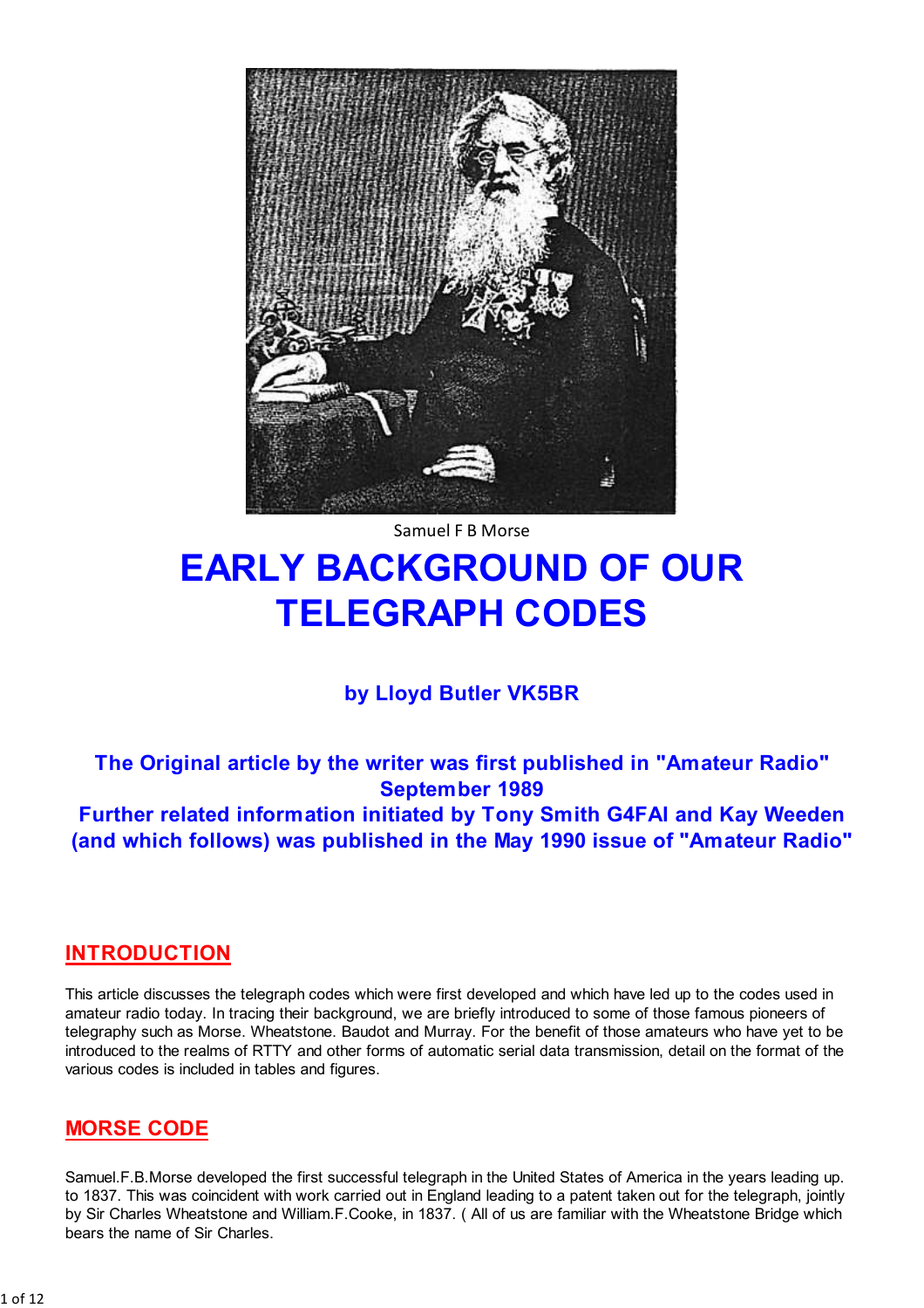Although the bridge was originally devised by S.H.Christie. Wheatstone introduced it as a practical device.)

The Morse telegraph receiver incorporated an electromagnet which attracted an armature connected to encode the received signal on a band of paper, moved by clockwork. Morse's assistant, Alfred Vail, later redesigned the telegraph to include an electromagnetic sounder as the receiving instrument. Morse took out a patent for his telegraph in 1840.

The Morse telegraph was different to the Wheatstone/Cook telegraph which appears to have been a type of analogue system in which an electric current controlled the strength of an electromagnetic field that determined the degree of deflection of a magnetic needle. The needle was arranged to point at a specific alphabetic letter as determined by the controlling current. Morse used a two state (either mark or space) telegraph system as is still in use today.

With Government support, Morse built his first practical telegraph line between Washington D.C. and Baltimore Maryland (a distance of 64 km) in 1843. The first message was sent over the line on May 24. 1844.

For use on his telegraph, Morse developed a code for the various alphabetic letters, numeric figures and other characters, made up , of 'combinations of short. long and very long mark elements called dots, dashes and long dashes respectively. A dash had a time period equal to two dots a long dash had a time period equal to four dots and the time space between dots was equal to one dot. The format of the code, somewhat different from that which we use today, is shown in table 1.



F А в c D Ε G ... -... --- $\bullet$  . į .... ı н J٠ κ L м N .... .. -------... P Q R s т U o .....  $...$ ... .... . . x z w Y & v .....  $......$ .... . ... .....  $\cdots$ **PERIOD**  $\cdot$  2 4 t 3 **INTERROGATION** ..... ------...... .  $-$ 7 6 8 5 COMMA **EXCLAMATION** ......  $......$  $- - - -$ 9 O

Cooke & Wheatstone telegraph used on the Croydon Railway 1845  $(ref 10)$ 

Table 1 - The original Morse Code (Ref 1)

Morse actually introduced two versions of his Morse code. The code he used in 1837 had the same symbol for some of the phonetically similar letters. A new version, as shown in table 1 with unique symbols for each letter, was introduced around 1844 and became known as the American Morse code. An article by Tony Smith G4FAI (Ref 11) discusses this in more detail.

In 1851, the Morse code was simplified, by International Convention, to that shown in table 2. This International or Continental code is the one we all use today although at one time, both codes were apparently in use. According to a handbook by Victor.H.Laughter, published in 1909 (Ref 1), Morse code was used for overland service and Continental code was used between ships of the Navy and shore stations.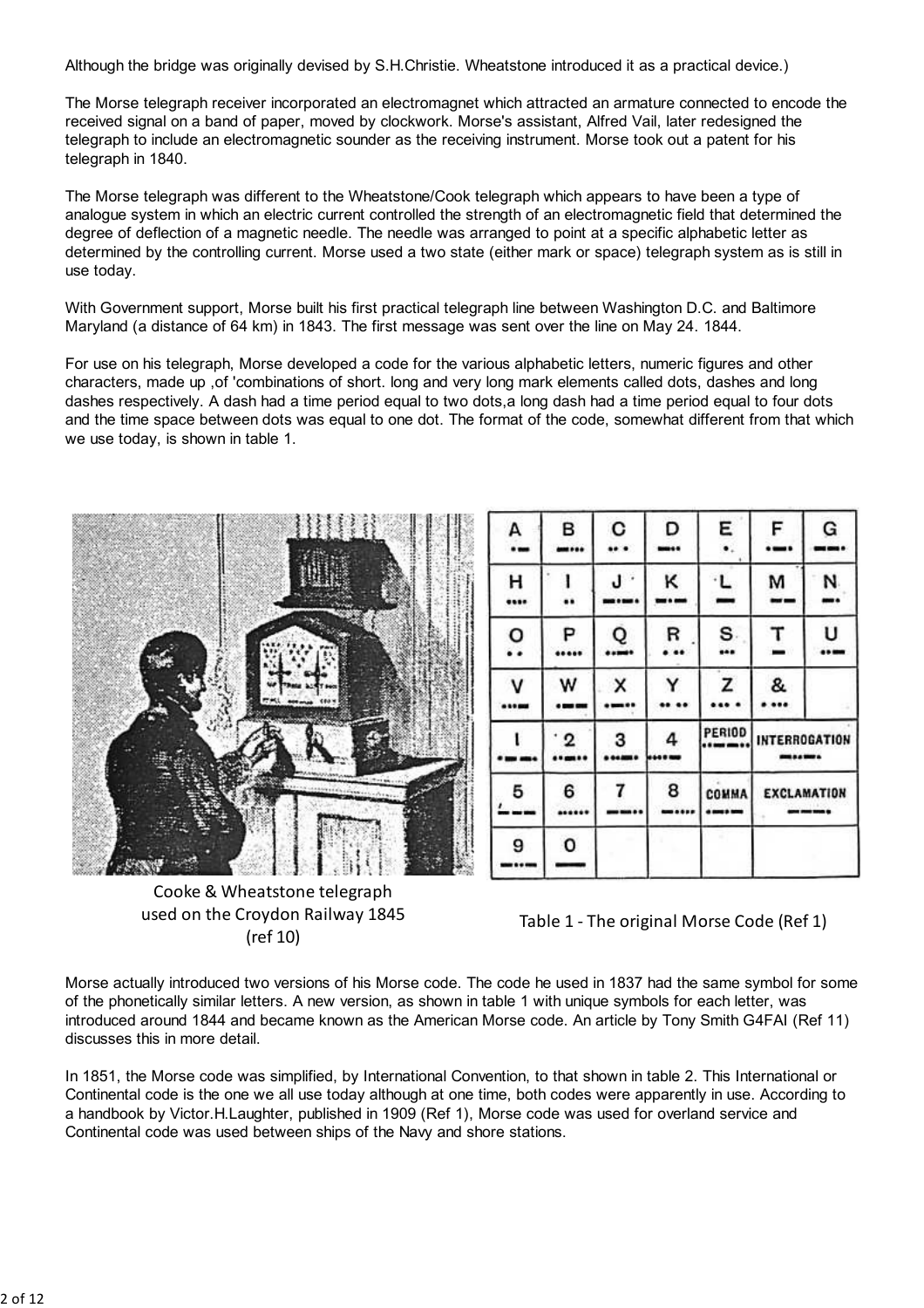

Table 2 - The Continental or International Code (Ref 1)

The timing format for our international code has been standardised as follows: A dash has a time equal to three dots. Time space between elements of a character is equal to one dot. The time space between letters of a word is equal to three dots. The time space between words was previously equal to five dots but this was changed by international agreement in 1949 to seven dots.

Table 3, originating from the G4FAI article, compare thesymbols used for alphabetic letters in the three versions of the code.

| £                | 1837<br>code | American | International<br>Morse (1844) Morse (1851) |
|------------------|--------------|----------|--------------------------------------------|
|                  |              |          |                                            |
| ABCDEFG          |              |          |                                            |
|                  |              |          |                                            |
|                  |              |          |                                            |
|                  |              |          |                                            |
|                  |              |          |                                            |
|                  |              |          |                                            |
| H                |              |          |                                            |
|                  |              |          |                                            |
|                  |              |          |                                            |
| J<br>K           |              |          |                                            |
|                  |              |          |                                            |
|                  |              |          |                                            |
| <b>N<br/>220</b> |              |          |                                            |
|                  |              |          |                                            |
| P                |              |          |                                            |
|                  |              |          |                                            |
| Q<br>R<br>S      |              |          |                                            |
|                  |              |          |                                            |
| T.<br>U          |              |          |                                            |
|                  |              |          |                                            |
| v                |              |          |                                            |
|                  |              |          |                                            |
| $x \times x$     |              |          |                                            |
|                  |              |          |                                            |
|                  |              |          |                                            |

Table 3 - Changes in Morse Code over the years

# **MACHINE TELEGRAPH CODES**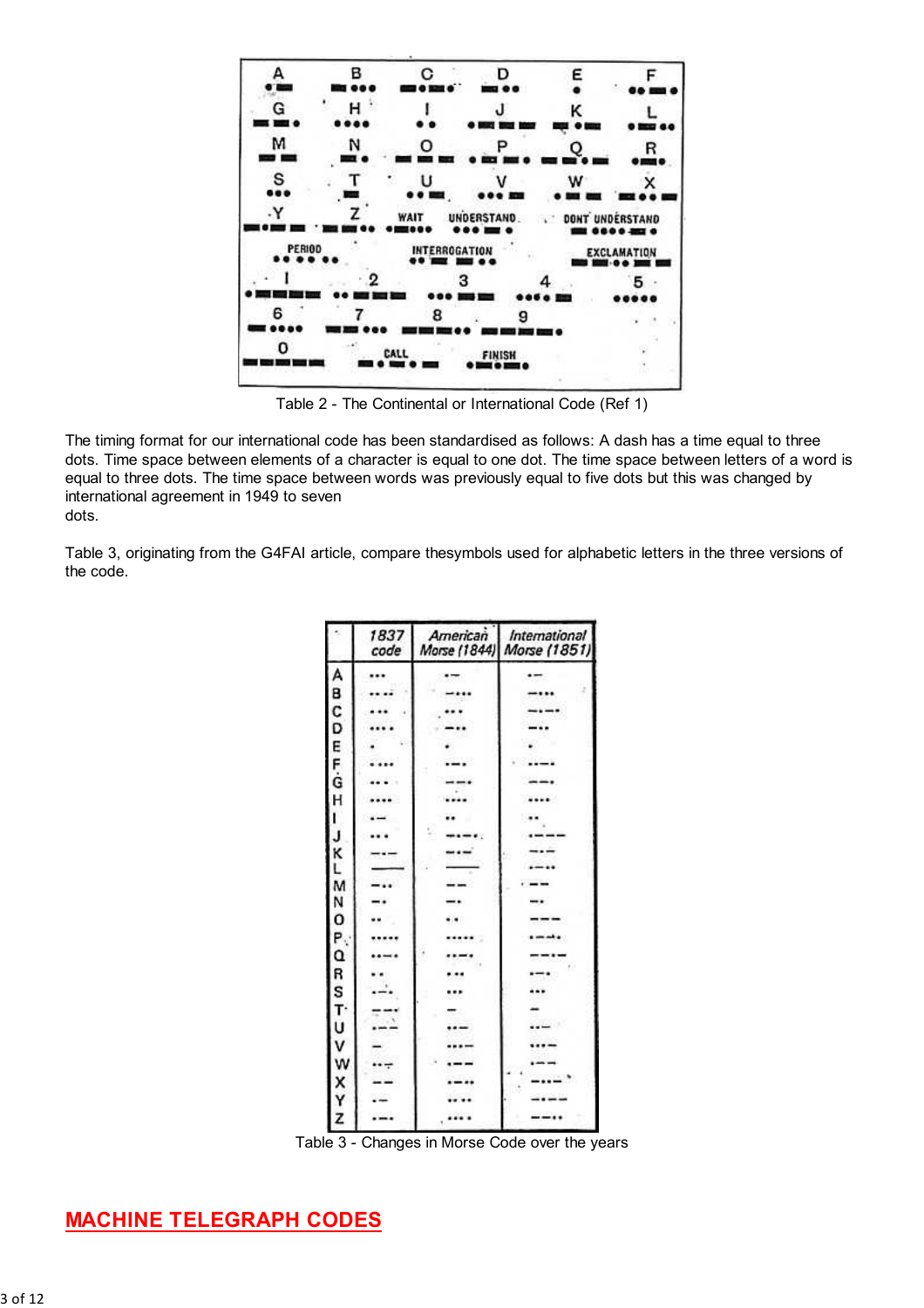Other codes have been introduced with the development of keyboard operation and machine telegraphy. Codes were developed by Jean Maurice Baudot and Donald Murray using five elements of mark or space in serial form for each character symbol. Five elements are insufficient to separately define all letters of the alphabet, numeric figures and punctuation and hence two character symbols were allocated to shift between letters and figures or punctuation so that each other character symbol performed two functions. Added to each five element symbol were also two additional elements to define the start and stop of the symbol for synchronisation.

The five element codes are still in use today in the communications services, including amateur radio, but these codes are quite different to the first code introduced by Baudot. The Baudot code was designed to suit manual operation from a pianoforte type keyboard of five keys, one for each element in a symbol. This original code is also known as the CCITT No 1 code and this is shown in table 4. (CCITT is an abbreviation for Consultative Committee for International Telegraph and Telephone).

| Sl. No. of |                 | Lower                    | Upper<br>Case          | ٠            |         |              | Code elements        |                  |  |  |
|------------|-----------------|--------------------------|------------------------|--------------|---------|--------------|----------------------|------------------|--|--|
|            | combination     | . Case                   |                        | 1.           | 2<br>ä, | 3            | $\ddot{\phantom{1}}$ | ×<br>5           |  |  |
|            | ı               | $\pmb{\dot{\mathsf{A}}}$ | $\mathbf{I}$           | Ľ            | 0       | $\mathbf 0$  | 0                    | 0                |  |  |
|            |                 | B                        | 8                      | o            | 0       | ı            |                      | ٥                |  |  |
|            | 3               | C                        | 9                      | $\mathbf{1}$ | 0       | 1            | 1                    |                  |  |  |
|            | 4               | D                        | 0                      | ı            | 1       | ı            | 1                    | $\ddot{\bullet}$ |  |  |
|            | Ş               | E                        | 2                      | 0            | 1       | 0            | 0                    | 0                |  |  |
|            | 6               | F                        |                        | 0            | 1       | ı            | I                    | 0                |  |  |
|            | 7               | G                        |                        | 0            | 1       | 0            | ı                    | 0                |  |  |
|            | 8               | H                        |                        | ı            | ı       | o            | ï                    | 0                |  |  |
|            | 9               | r                        |                        | 0            | 1       | 1            | o                    | o                |  |  |
|            | 10              | J                        | 6                      | 1            | 0       | 0            | 1                    | 0                |  |  |
|            | 11              | K                        |                        |              | 0       | 0            | 1                    | ı                |  |  |
|            | 12              | L                        |                        | ı            | 1       | 0            | ı                    | $\mathbf{I}$     |  |  |
|            | 13              | M.                       |                        | 0            | ĩ       | ٥            | ı                    | $\mathbf{I}$     |  |  |
|            | 14              | N                        |                        | O.           | 1       | ī            | t                    | ı.               |  |  |
|            | 15              | ۰                        | 5                      | ì            | 1       | 1            | 0                    | 0                |  |  |
|            | 16              | P<br>ä                   | %                      | 1            | ī       | I            | 1                    | ı                |  |  |
|            | 17 <sup>°</sup> | Q                        |                        | 1            | 0       | ı            | 1                    | ı                |  |  |
|            | 18              | R.                       |                        | o            | 0       | ı            | ī                    | 1                |  |  |
|            | 19              | s                        |                        | o            | ٥       | 1            | 0                    | 1                |  |  |
|            | 20              | T                        |                        | ı            | o       | $\mathbf{I}$ | 0                    | $\cdot$          |  |  |
|            | 21              | U                        |                        | r,           | 0       | I.           | O                    | ٥                |  |  |
|            | 22              | v                        |                        | î            | ı       | t            | ö                    | $\mathbf{I}$     |  |  |
|            | 23              | w                        |                        | 0            | 1       | r            | 0                    | t                |  |  |
|            | 24              | $\bf x$                  |                        | 0            | 1       | o            | 0                    | ī.               |  |  |
|            | 25              | Y                        |                        | 0            | 0       | 1<br>۹.      | 0                    | 0                |  |  |
|            | 26              | z                        | ٠                      | Ĺ            | ı       | ٥            | ٥                    | $\mathbf{1}$     |  |  |
|            | 27              |                          | Carriage Return        | L            | ı       | 0            | 0                    | o                |  |  |
|            | 28              |                          | Line Feed              | 1            | 0       | 0            | 0                    | 1                |  |  |
|            | 29              |                          | Letter shift (space)   | o            | 0       | 0            | ۰                    | 1                |  |  |
|            | 30              |                          | Figure shift (space)   | o            | ٥       | 0            | ı                    | 0                |  |  |
|            | 31              |                          | Error                  | 0            | ٥       | 0            | I                    | 1                |  |  |
|            | 32              |                          | <b>Instrument Idle</b> | o            | o       | 0            | 0                    | ۰                |  |  |

0 indicates space=positive current in a Baudot multiplex.<br>1 indicates Mark=negative current in a Baudot multiplex.<br>\* indicates Free for internal use by a country or administration.

Table 4 - The Baudot or CCITT Code No 1 (Ref 5)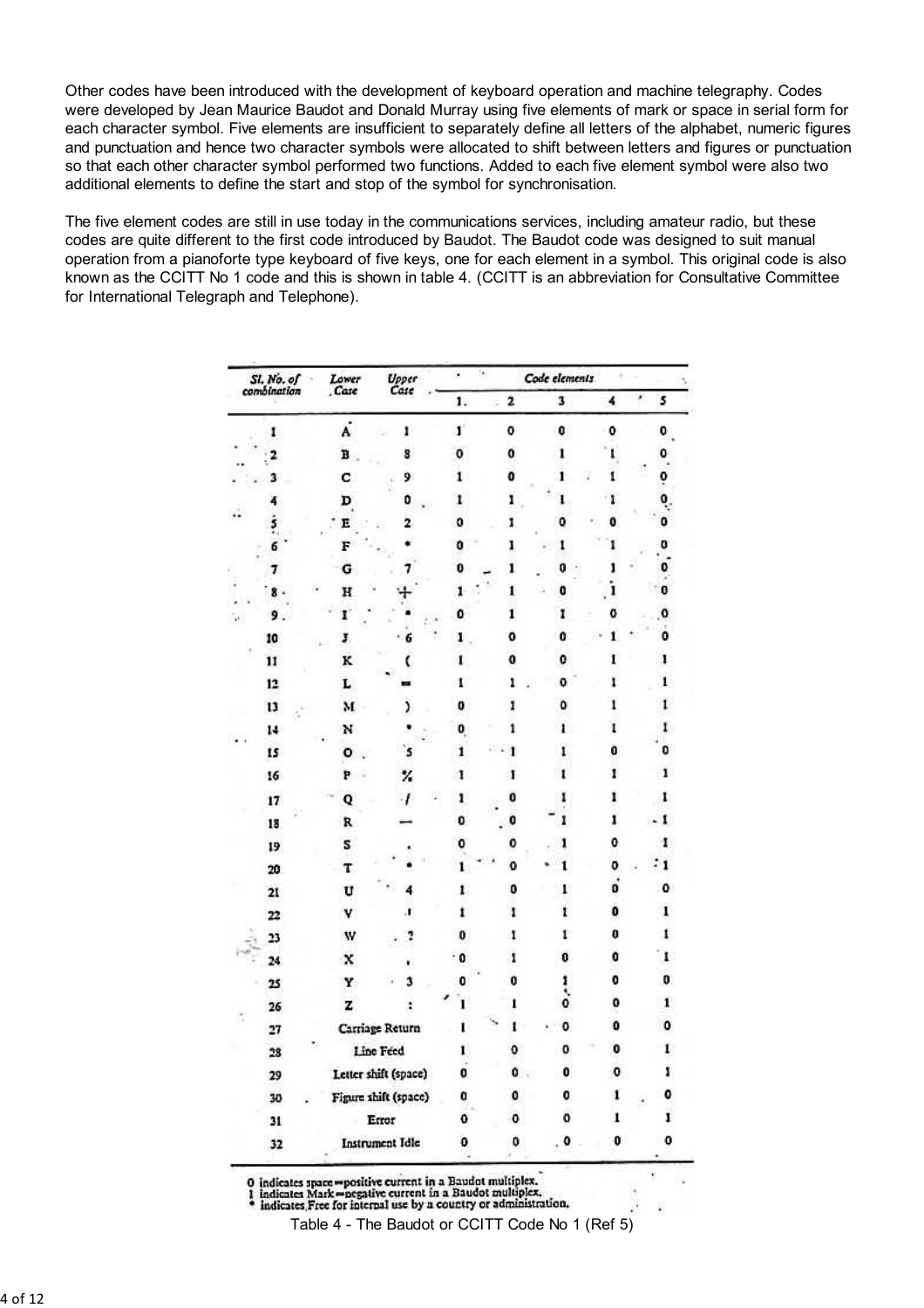The code used today has been based on automatic telegraph systems in which the operator is relieved of the burden of setting up individual code elements. Instead, to automatically form the elements, the operator has only a single key of a typewriter keyboard for each character. This code, which is accredited to Murray, has been defined as the CCITT No 2 code. United States amateur radio operators have generally adopted a version of a 'Military Standard' code which has a few minor symbol and punctuation changes to that of the Murray or CCITT No 2 code. The reason for the US amateur choice is largely associated with the ready availability of military surplus machines in the post-1945 years. Other amateurs, particularly in Europe, have standardised on the CCITT No 2 code. The code is shown in table 5, with variations to suit particular services. One limitation of the five element codes is that there is no provision for both upper and lower case alphabetic letters.

|                    | <b>Letters Case</b> |                | Figures Case            |                     |                              |                |                |                         |           |                         |
|--------------------|---------------------|----------------|-------------------------|---------------------|------------------------------|----------------|----------------|-------------------------|-----------|-------------------------|
| <b>Bit Numbers</b> |                     | International  |                         | <b>US Alphabets</b> |                              |                |                |                         |           |                         |
| 5                  |                     | 4 <sup>3</sup> | $\overline{\mathbf{2}}$ | 1                   | International<br>Alphabet #2 | Alphabet #2    | Military Std   | Weather                 | TWX       | Telex                   |
| 0                  | O                   | 0              | 0                       | 0                   | Blank*                       | Blank*         | Blank*         |                         | Blank*    | Blank*                  |
| Ō                  | Ō                   | 0              | 0                       | 1                   | E                            | ä.             | R.             |                         |           | ä.                      |
| o                  | Ō                   | o              | 1                       | $\bf{0}$            | Line Feed                    | Line Feed      | Line Feed      | Line Feed.              | Line Feed | Line Feed               |
| 0                  | 0                   | o              | 1                       | 1                   | A                            |                |                |                         |           |                         |
| ٥                  | o                   | ı              | 0                       | : 0                 | .Space                       | Space          | Space          | Space                   | Space     | Space                   |
| ٥                  | 0                   |                | 0                       | :1                  | g                            | (Apos)'        | Bell           | Bell                    | Bell      | (Apos) '                |
| ٥                  | 0                   |                |                         | o                   | 1                            |                |                |                         |           | 8                       |
| o                  | o                   |                | ı                       | ı                   | п                            |                |                |                         |           | 7                       |
| o                  |                     | O              | o                       | 0                   | Car. Ret                     | Car. Ret       | Car. Ret       | Car. Ret                | Car. Ret  | Car. Ret                |
| ถ                  |                     |                | 0                       | 1                   | D                            | WRU            |                |                         |           | WRU                     |
|                    |                     |                | 1                       | Ô                   | R                            |                |                |                         |           |                         |
|                    |                     |                | ı                       | ı                   | I                            | Aud Sig        | (Apos) *       |                         | (Comma),  | Bell                    |
|                    |                     |                |                         | Ō                   | N                            | (Comma),       | (Comma),       | ۰                       |           | (Comma),                |
|                    |                     |                | 0                       | ı                   | Р.                           |                |                | →                       |           |                         |
| 0                  |                     |                |                         | Ö                   | $\tilde{\psi}$<br>Q.         |                |                | ۰                       | WRU       |                         |
| 0                  |                     |                | ı                       | ı                   | к                            |                |                | -                       |           |                         |
|                    |                     | o              | 0                       | 0                   | T                            |                |                | $\overline{\mathbf{5}}$ |           |                         |
|                    |                     | 0              | O                       | ı                   | z                            |                |                | $\ddot{}$               |           |                         |
|                    |                     | 0              | 1                       | O                   | L                            | )              |                | ≺                       |           |                         |
|                    | Q                   | O              | ı                       | 1                   | W                            | 2              | 9              | $\overline{\mathbf{2}}$ |           | $\overline{\mathbf{2}}$ |
|                    | o                   |                | O                       | o                   | Ħ                            |                | Stop           |                         |           |                         |
|                    |                     |                |                         | 1                   | Y                            | 6              |                |                         |           |                         |
|                    | o                   |                |                         | ٥                   | P                            | o              |                |                         |           |                         |
|                    |                     |                |                         | 1                   | Q                            |                |                |                         |           |                         |
|                    |                     | 0              | 0                       | 0                   | O                            |                |                |                         |           |                         |
|                    |                     | ٥              | Ō                       | 1                   | B                            |                |                |                         |           |                         |
|                    |                     | o              | 1                       | $\mathbf{o}$        | G                            |                |                |                         |           |                         |
|                    |                     |                |                         | ı                   | <b>Figures</b>               | <b>Figures</b> | <b>Figures</b> | Figures                 | Figures   | <b>Figures</b>          |
|                    |                     | 1              |                         | o                   | м                            |                |                |                         |           |                         |
|                    |                     |                | Ō                       | 1                   | x                            |                |                |                         |           |                         |
|                    |                     |                |                         | 0                   | v                            |                |                | መ                       |           |                         |
|                    |                     |                |                         |                     | Letters                      | Letters        | Letters        | Letters                 | Letters   | Letters                 |

-FIVE-UNIT TELEPRINTER-CODE ALPHABETS.

Table 5 - The Murray or CCITT Code No 2 with variations (Ref 8)

In Australia, in line with a United States trend, we refer to the code we use for amateur radio teletype (RTTY) as the Baudot code when, in fact, it would be more appropriate to call it the Murray code. According to George Henry K9GWT (Ref 6), it is actually called the Murray code in some countries.

The code used for many years in teleprinter and teletype service by the old PMG's Dept (Telecom Aust. v when this article was published.) is similar to

the CCITT No 2 code. A copy of Telegraphy II (ref 9), issued around 1940 and part of the PMG Course of Technical Instruction, specifically deals with teleprinter and teletype machines and systems of that day. This publication gives no specific name to the code and refers to it simply as the five unit code.

#### THE ASCILCODE

With the development of computers and high speed data exchange, ASCII has become a common serial data code and this code uses seven mark or space elements or bits to define each character. ASCII is an abbreviation for American National Standard Code for Information Interchange and was adopted by the American National Standards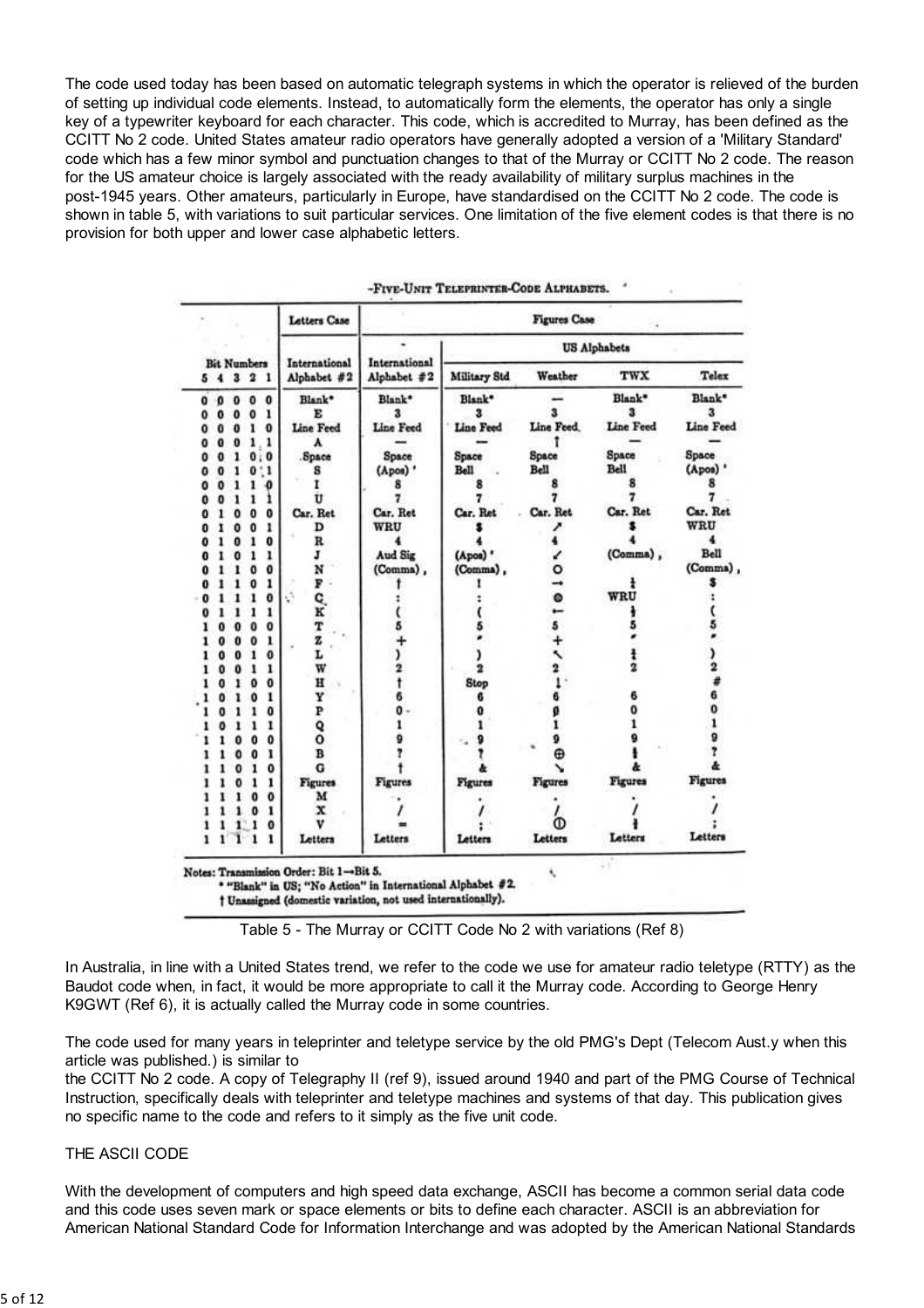Institute in 1968. The code actually utilises an eight bit byte with the eighth bit often used for parity error check on the other bits. Additional start and stop bits are also included when operated in the non-synchronous mode as used in the teletype service. With seven bits available, all letters (including upper and lower case), all numerals and all punctuation characters are allocated a unique character symbol or byte. The arrangement of the first seven bits, for each of the characters, is shown in table 6.

The ASCII code is much more versatile than the five element codes with one bit state difference between upper and lower letters and additional symbols for control and printing operations, particularly suited to use with computers.

|                 |              | The ASCII Data Code    |                                         |            |        |            |               |                                |     |
|-----------------|--------------|------------------------|-----------------------------------------|------------|--------|------------|---------------|--------------------------------|-----|
|                 | 7            | 0                      | ٥                                       | 0          | 0      | 1          |               |                                |     |
|                 | 6            | 0                      | ٥                                       | 1          | 1      | 0          | 0             | 1                              |     |
|                 | 5            | o                      | 1                                       | 0          | ۱      | 0          | <sup>1</sup>  | o                              |     |
| 4321            |              |                        |                                         |            |        |            |               |                                |     |
| 0000            |              | <b>NUL</b>             | DLE                                     | <b>SPC</b> | ø      | w          | P             |                                | ρ   |
| 0001            |              | SOH                    | DC1                                     | ı          | ï      | A          | o             | a                              | q   |
| 0010            |              | <b>STX</b>             | DC2                                     |            |        | B          | R             | Þ                              | ı   |
| 00011           |              | ETX                    | DC3                                     |            |        | C          | S             | c                              | s   |
| 0100            |              | EOT                    | DC4                                     |            | 234567 | D          | T             | đ                              | Ľ   |
| 0101            |              | ENO                    | <b>NAK</b>                              | ٧.         |        | E          | U             | e                              | u   |
| 0110            |              | <b>ACK</b>             | <b>SYN</b>                              | Ł.         |        | F          | v             | ï                              | v   |
| 0111            |              | <b>BEL</b>             | ETB                                     |            |        | G          | w             |                                | w   |
| 1000            |              | BS                     | CAN                                     | C          |        | н          | x             | g<br>h                         |     |
| 1001            |              | нт                     | EM                                      | 1          | 8<br>9 | 1          | Y             |                                |     |
| 1010            |              | LF                     | <b>SUB</b>                              |            |        | J          | Z             |                                | z   |
| 1011            |              | ٧T                     | <b>ESC</b>                              |            |        | ĸ          | t             | k                              |     |
| 1100            |              | FF                     | FS                                      |            |        | L          |               | 1                              |     |
| 1101            |              | СR                     | GS                                      |            |        | м          |               | m                              |     |
| 1110            |              | so                     | <b>RS</b>                               |            |        | N          |               | n                              |     |
| 1111            |              | Sı                     | US                                      |            |        | 0          |               | o                              | DEL |
| <b>ACK</b>      |              | = acknowledge          |                                         |            |        | FF         |               | form feed (horne)              |     |
| <b>BEL</b>      |              | $=$ signal bell        |                                         |            |        | FS         |               | = file separator               |     |
| <b>BS</b>       |              | = backspace (-)        |                                         |            |        | GS         |               | a group separator              |     |
| CAN             | $=$ cancel   |                        |                                         |            |        | нT         |               | $=$ horizonial lab $(-)$       |     |
| CR              |              | = carriage return      |                                         |            |        | LF.        |               | $=$ line leed ( $\downarrow$ ) |     |
| DC1             |              | = device control 1     |                                         |            |        | <b>NAK</b> |               | = not acknowledge              |     |
| DC <sub>2</sub> |              | $=$ device control 2   |                                         |            |        | <b>NUL</b> | m_null        |                                |     |
| DC3             |              | $=$ device control $3$ |                                         |            |        | RS         |               | $=$ record separator           |     |
| DC4             |              | $=$ device control 4   |                                         |            |        | SI         | shill in<br>۰ |                                |     |
| DEL             | $=$ (delete) |                        |                                         |            |        | SO         | $=$ shill out |                                |     |
| <b>DLE</b>      |              | = data link escape     |                                         |            |        | SOH        |               | = start of heading             |     |
| ENQ             |              | = enquiry (WRU)        |                                         |            |        | <b>SPC</b> | space<br>≊    |                                |     |
| EМ              |              | $=$ end of medium      |                                         |            |        | .STX       |               | start of lext                  |     |
| EOT             |              | = end of trans.        |                                         |            |        | <b>SUB</b> | ÷             | substitute                     |     |
| <b>ESC</b>      | $= escapu$   |                        |                                         |            |        | SYN        |               | synchronous idle               |     |
| ETB             |              | = end of block         |                                         |            |        | บร         |               | unit separator                 |     |
| ETX             |              | $=$ end of text        |                                         |            |        | ٧T         |               | vertical lab (+)               |     |
|                 |              |                        | Note: "1" = mark = hole in punched tape |            |        |            |               |                                |     |

Table 6 - The ASCII Code (ref 6)

### **START & STOP BITS**

The five element codes and the ASCII code use similar start and stop elements or bits. The start bit is a zero or space signal equal in period of time to a single character bit. The stop bit is a one or mark signal with a minimum period of time between that of one and two character bits, depending on the system. The maximum stop period is as long as desired as the stop mark condition remains until the next character is initiated by the start space pulse.

Typical timing formats for a character train in the five unit and ASCII codes are shown in figures 1 and 2, respectively.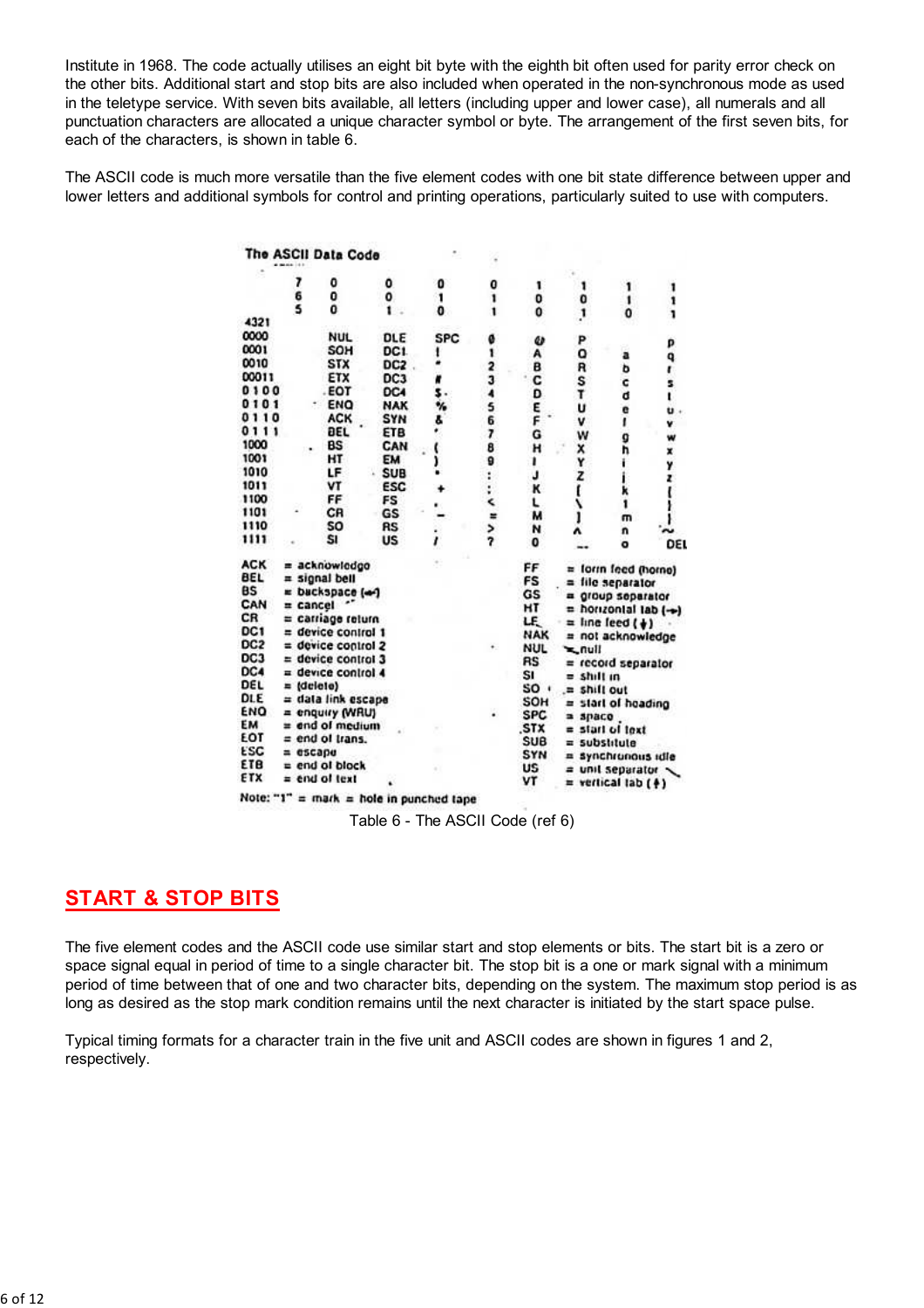

Fig. 1 - Time sequence of a typical Baudot character, the letter D.



Fig. 2 - Time sequence of a typical ASCII character, the letter S. The eighth or parity bit may be set for any of four conditions: (1) always mark, (2) always space, (3) odd parity or (4) even parity. All lour choices are in common usage.

### **SUMMARY**

In conclusion, we see that the manual code we use today and call Morse is really a development of the original Morse code called the International or Continental code. The teletype code we use today and call Baudot is really the Murray or CCITT No2 code. Some things we manage to get right as the code we call ASCII is really ASCII.

Without doubt, the manual code we use will always be known as Morse and in Australia, the five unit code will continue to be called Baudot by the radio amateur. Not withstanding this, it is interesting to examine the background of these codes, an important part of our communications history.

### **REFERENCES**

- 1 Operators Wireless Telegraph & Telephone Handbook, Victor.H.Laughter 1909.
- 2 New Age Encyclopedia 1965.
- 3 The World Book Encylopedia.
- 4 Telegraphy, J.W.Freebody 1958.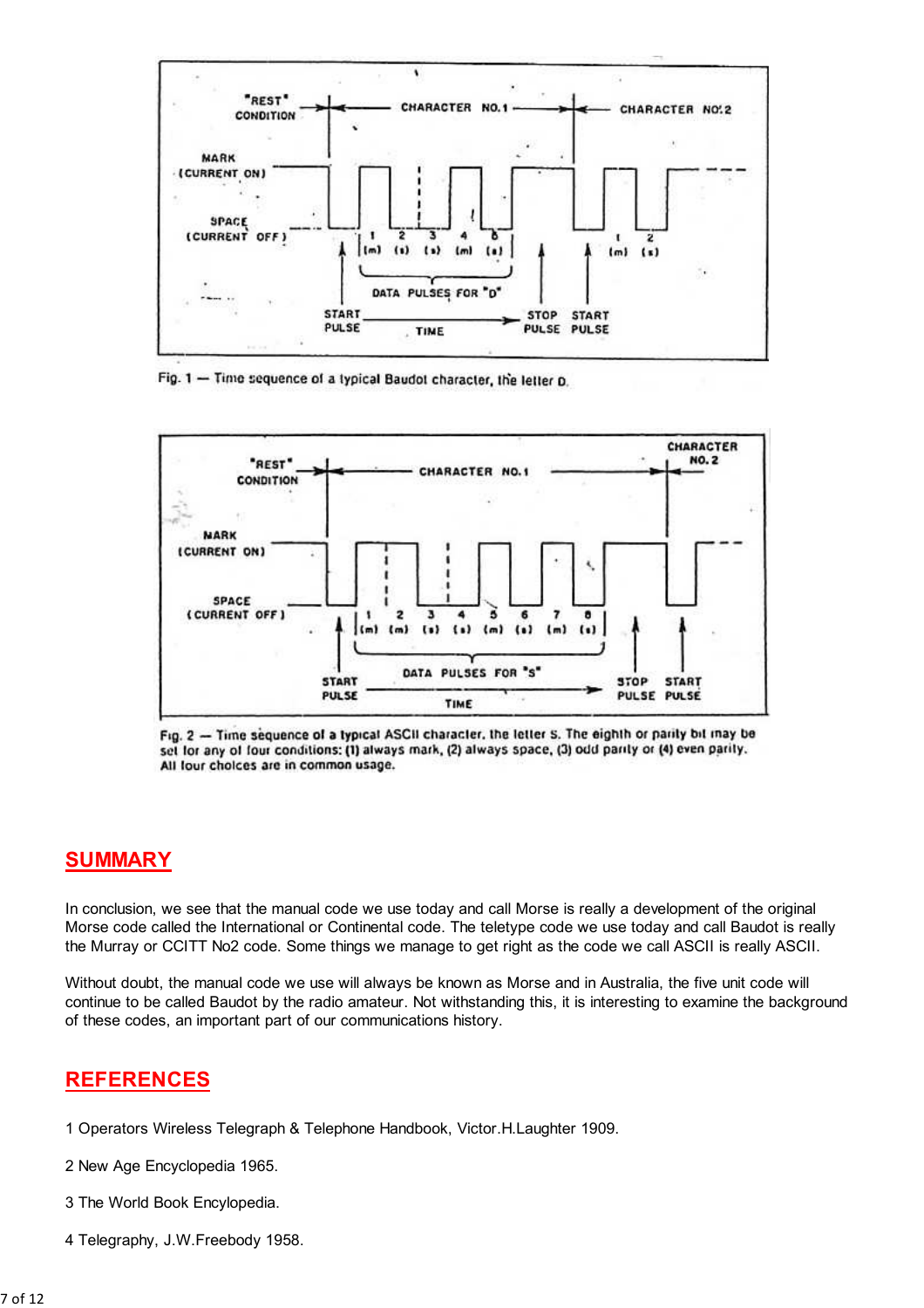5 Principles of Telegraphy, N.N Biswas 1964.

6 ASCII, Baudot and the Radio Amateur, George.W.Henry, Jr, K9GWT QST September, 1980.

7 Radioteletype, Tom Moffat VK7TM, ETI Oct, 1984.

8 Reference Data for Radio Engineers, ITT, 5th edition 1968 section 30.

9 Telegraphy II, Course of Technical Instruction, PMG Dept. (1940 era).

10 Names from the Past - Sir Charles Wheatstone by Tony Smith G4FAI - Practical Wireless, Oct, 1984.

11 The Origins of Morse - Tony Smith G4FAI - Practical Wireless Feb. 1986.

# **ADDENDUM to SEPTEMBER 1989 ARTICLE**

Since submitting the article, the writer has received a copy of the Hawkins Electrical Guide No 8 from Trevor Howard (VK5BWF) of Port Lincoln. This book, published in 1917, describes a number of further versions of Morse code, the Navy code, the Bain code and the Philips code (Refer Table 7).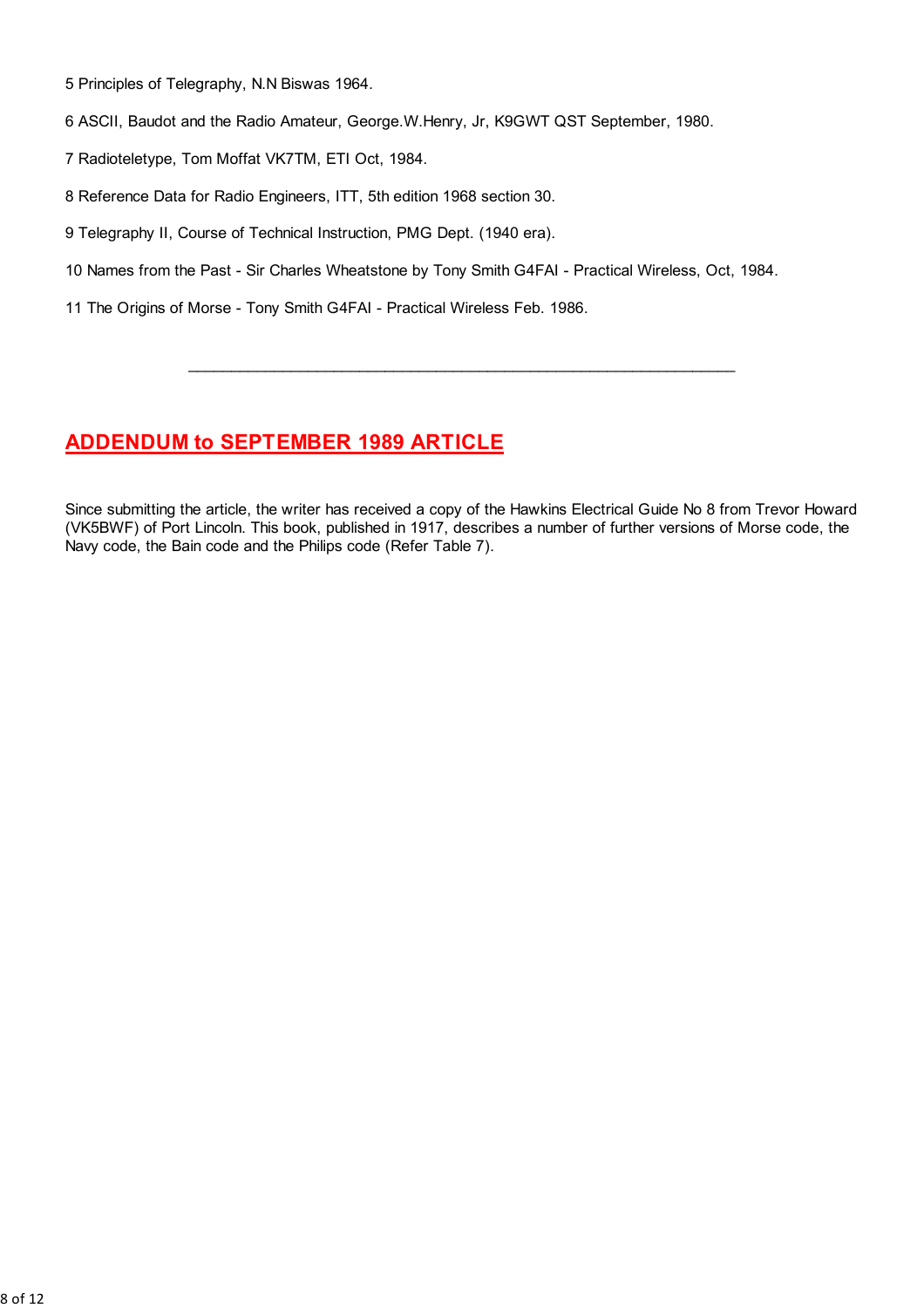|                                                                                                                                                                                                                                                                                                                                                                         |                                                                                                                                                                                                                                                                                                                                                                                                                                                  | <b>LETTERS</b>                                                                                                                                                                                                                                                                                                                                                                                                                                                |                                                                                                                                                                                                                                                                                                                                                                                                                     |                                                                                                                                                                                                                                                                                                                                                                                                                                                                                                                                        | PUNCTUATION MARKS                                                                                                                                                                                                                                                 |                                                                                                                                             |
|-------------------------------------------------------------------------------------------------------------------------------------------------------------------------------------------------------------------------------------------------------------------------------------------------------------------------------------------------------------------------|--------------------------------------------------------------------------------------------------------------------------------------------------------------------------------------------------------------------------------------------------------------------------------------------------------------------------------------------------------------------------------------------------------------------------------------------------|---------------------------------------------------------------------------------------------------------------------------------------------------------------------------------------------------------------------------------------------------------------------------------------------------------------------------------------------------------------------------------------------------------------------------------------------------------------|---------------------------------------------------------------------------------------------------------------------------------------------------------------------------------------------------------------------------------------------------------------------------------------------------------------------------------------------------------------------------------------------------------------------|----------------------------------------------------------------------------------------------------------------------------------------------------------------------------------------------------------------------------------------------------------------------------------------------------------------------------------------------------------------------------------------------------------------------------------------------------------------------------------------------------------------------------------------|-------------------------------------------------------------------------------------------------------------------------------------------------------------------------------------------------------------------------------------------------------------------|---------------------------------------------------------------------------------------------------------------------------------------------|
| Morse                                                                                                                                                                                                                                                                                                                                                                   | Continental                                                                                                                                                                                                                                                                                                                                                                                                                                      | <b>TNary</b>                                                                                                                                                                                                                                                                                                                                                                                                                                                  | *Balp                                                                                                                                                                                                                                                                                                                                                                                                               | Morse                                                                                                                                                                                                                                                                                                                                                                                                                                                                                                                                  | Continental                                                                                                                                                                                                                                                       | Phillips                                                                                                                                    |
| A<br>$B - r + r$<br>$c \cdots$<br>$D - 1$<br>显 =<br>$P - -$<br>$C \rightarrow \rightarrow$<br>$\mathbf{H}$<br>$1 \cdot \cdot$<br>$J - I - I$<br>$k - r -$<br>$\mathbf{L}$<br>$M \rightarrow -$<br>$N = 1$<br>0.1<br><b>P</b><br>0<br>R.<br>8.004<br>$T =$<br>$11 - 1 =$<br>$V \cdot \cdot \cdot =$<br>$w \cdot - -$<br>$x \rightarrow x$<br><b>Y</b><br>7.11.1<br>$k$ . | $A + -$<br>$B - 1 + 6$<br>$c - r - r$<br>$D - P$<br>в.<br><b><i><u><i><u><b>P</b></u></i></u> x x x x x x x x x x x x x x x x x x x x</i> </b><br>$0 - - -$<br>11<br>$1 - 1$<br>$1 - - - -$<br>$K - H$<br>$L + - +$<br>$M \rightarrow -$<br>$N - r$<br>$0 - 1$<br>$P_{1}$ and an analysis<br>$0 - -1 -$<br>$R - 1$<br>$s \leftrightarrow s$<br>$T =$<br>$11 - 11$<br>$v + u + v$<br>$w \cdot - -$<br>$x - y - z$<br>$Y = I - W$<br>$2 - -$<br>s. | $\lambda$ --<br>$B = 1 + m$<br>$C + m +$<br>$D = -1$<br>P.<br>$\vec{r}$ ----<br>$G \rightarrow \cdots$<br>$H + - -$<br>$\mathbf{r}$<br>$1.1 - 1$<br>$k = -1$<br>$L = 1$<br>M . - me me s<br>N<br>$0 - r$<br>$P \cdot \rightarrow \rightarrow \rightarrow$<br>0.1441444<br><b>R</b> == $\cdot$<br>$s \rightarrow -$<br>$r -$<br>$\mathbf{u} \cdot \mathbf{v}$<br>$v \cdot - - -$<br>$W: P \rightarrow P$<br>$x - \cdot -$<br><b>Y</b><br>$2 - 2 - 2 - 2$<br>ä. | $\lambda$<br>$B - -$<br>$C + 4 +$<br>$D + + -$<br>昆 .<br>$P = - - - -$<br>$G \rightarrow -$<br>$H \circ \text{---}$<br>$\mathbf{I}$<br>$I + I + -$<br>$k + - +$<br>L<br>$M + m + m$<br>$N + 1$<br>$\sim$<br>$P - P - P$<br>$0 - 1 - 1$<br>$R - -$<br>$s \rightarrow \bullet$<br>$T = -11$<br>$U \rightarrow$<br>$v - - -$<br>$W$ – – – $\epsilon$<br>$x - \cdot -$<br>$y \rightarrow$<br>$2 - - -$<br>$\frac{1}{2}$ | Semi-colon<br>Common<br>$Interregation \longrightarrow * \longrightarrow *$<br>Exclamation. $A = -$<br>Fraction Line*<br>$Dash--$<br>$Hyphen$ $$<br>Apostrophe<br>Dollar Mark<br>Pound-Sterling, a c c c c come &<br>Shilling Mark<br>Pence Mark<br>Capital Letter<br><b>Colon Followed</b><br>by Quotation, and want + + - +<br>Cents $P: A$<br>Decimal Point,- + + + + -<br>Italics or Under-<br>Hne<br>$\cdots$<br>Parenthesis<br>Brackets<br>Quotation<br>Quotation In<br>$Quotation$ , $$<br>$Per Cent \ldots \rightarrow \cdots$ | <b>KIND OF BUILDING</b><br>------<br>-----<br>-------<br><b>Replaced Brown</b><br><br>------<br>__<br>- -<br>$\cdots$<br><br>$- \cdot - \cdot$<br>---<br>---<br>----<br>$- 0.4001$<br>$\cdots \cdots$<br>$\cdots\cdots\cdots$<br>----<br>---------<br>------<br>. | <br>----<br>--- ---<br><br><br>----<br>-----<br>$\cdots$<br><br><br><br>---<br>.<br>$- - - -$<br>---- ---<br><br>----------<br>$\cdots$<br> |
|                                                                                                                                                                                                                                                                                                                                                                         | <b>NUMBERS</b>                                                                                                                                                                                                                                                                                                                                                                                                                                   | ٠                                                                                                                                                                                                                                                                                                                                                                                                                                                             |                                                                                                                                                                                                                                                                                                                                                                                                                     |                                                                                                                                                                                                                                                                                                                                                                                                                                                                                                                                        |                                                                                                                                                                                                                                                                   |                                                                                                                                             |
| Lincolnume of<br>1<br>1<br>1.1.1.1<br>$s \rightarrow -$<br><br>$7 - - - -$<br>$1 - 1 - 1$<br><br>$\sim$                                                                                                                                                                                                                                                                 | $1.11 - 1.0$<br>$1 -$<br><br><br>.<br>-------                                                                                                                                                                                                                                                                                                                                                                                                    | $1 + 1 + 1$<br>$1 - - - - -$<br><br>3.<br>----<br>5<br><b>A 5 000 000</b><br>--<br><br>$9.9 - - 0$<br>$0 - 11 -$                                                                                                                                                                                                                                                                                                                                              | $1.1 - 1.00$<br>$3.44$ matrices and $3.54$<br>$1 + 1 + $<br><br><br>s<br>6<br>7<br><br>۰<br>$0 - 1 - 1 - 1$                                                                                                                                                                                                                                                                                                         |                                                                                                                                                                                                                                                                                                                                                                                                                                                                                                                                        | TABLE 7                                                                                                                                                                                                                                                           |                                                                                                                                             |

PHILIPS CODE

According to the supporting text, the Navy code was used up to November 1912 when the Navy replaced it with Morse. The Hawkins book is an American publication and they are assumed to be referring to the USA Navy.

The Bain code was stated to be obsolete at the time of publication but had been previously used in parts of America and Europe with the Bain Chemical Telegraph System. No further detail was given.

The Philips code was used for press work in the United States. The letters and numerals of this code are the same as in Morse but there are differences in some of punctuations and other symbols. (However, there is quite a bit more to the Philips Code and this is decribed by Tony Smith G4FAI and Kaye Weeden in a following section headed "The Philips Code")

The publication further states that, at that time, there were three codes in general use. The Morse code was used exclusively in the United States and Canada. The Continental code was used in all European and other countries and for all submarine telegraphy by international agreement. The third code was the Philips, referred to in the previous paragraph. The book discusses further the understandable confusion which existed in the early days of wireless telegraphy at sea when both Morse code and Continental code were in use before the Continental code was standardised. The trans-atlantic ships carried Continental code operators and the United States coastal steamers carried Morse code operators.

All in all. we have now accounted for six different versions of the Morse, or near similar, type code:

Early Morse 1837 American Morse 1844

International or Continental code 1851

The Navy code The Bain code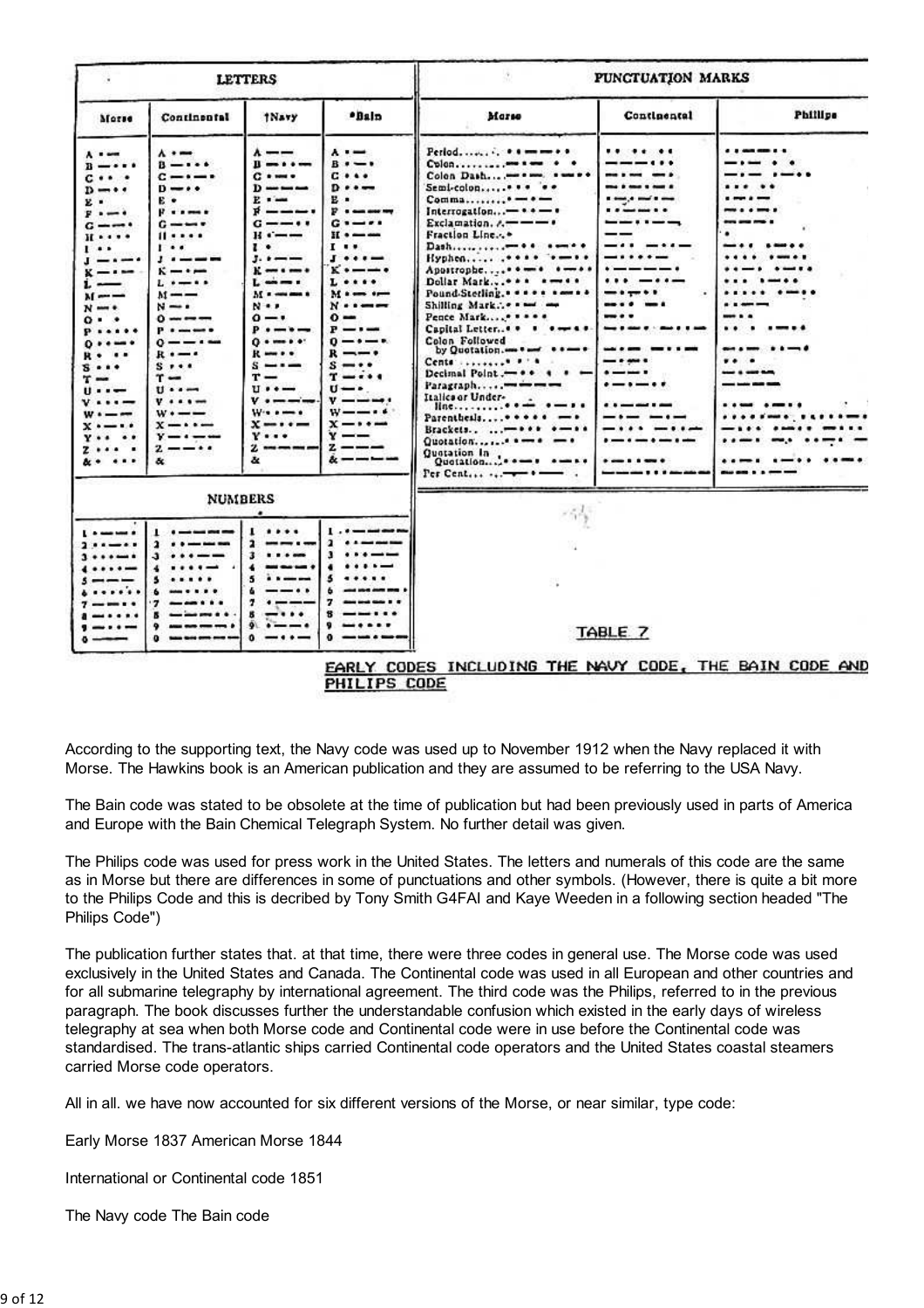The Philips code.

Surprising, isn't it!

Subsequent to the "Amateur Radio article", September 1989, The following was published in "Amateur Radio" May 1990

### **THE PHILLIPS CODE**

#### Information on the Philips Code from Tony Smith & Kaye Weedon. - Introduced by Lloyd Butler VK5BR in the May 1990 issue of "Amateur Radio"

In my article "Early Background of Telegraph Codes" (Amateur Radio Sept 1989). I made a brief reference to the Phillips Code. Subsequent to the publication, I have received a letter from Tony Smith G4FAI giving us further detail on this code. Apart from many other contributions Tony makes to various radio and electronics journals, he is the editor of "Morsum Magnificat", a publication devoted to the historic aspects of telegraphy and available through a small subscription via Tony.

Tony also refers to an article in "Morsum Magnificat", concerning the Phillips code and written by Kaye Weedon of Norway. Kaye Weedon is an electrical communications engineer who worked for Kodak for 43 years and who is very interested in researching early communications history.

In this article, Kaye refers to another article on telegraphy which he had published in "Volund 1985", a journal of the Norsk Teknisk Museum. Further information on the Phillips code can be gleaned from the Volund article

I have had further letters from both Tony and Kaye and a copy, from Kaye, of the Volund article. With their kind permission, we reprint Tony's original letter, Kaye's article from "Morsum Magnificat" and a section relevant to the Phillips code from the English summary of Kaye's article in Volund 1985.

#### From Tony Smith, G4FAI, London (17.11.89). To Lloyd Butler, VK5BR,

Dear Lloyd,

I was most interested in your article about early telegraph codes in "Amateur Radio", September 1989, and was pleased to see that you found information from some of my PW articles to be of use.

However, I think you may have misunderstood the nature of the Phillips code which, as you say was used for press work in the USA. This was basically a system of word or phrase abbreviations used to speed up the transmission of press copy and intended to be sent by normal (American) Morse. As you noted, the punctuation signs are the same as the normal American code apart from a few symbols which were presumably worked out to be more efficient in transmission bearing in mind the purpose of the code.

I enclose for your information a copy of an article referring to the Phillips code which is in the winter issue of Morsum Magnificat and which gives an example of the use of the code.

I'm also enclosing details of MM. There's no obligation, of course, but if you are interested in the historical aspects of telegraphy you may find a subscription worthwhile.

Incidentally, you mention the US Navy code. You may be interested to know that that had a fore-runner, the Army General Purpose or "Wig-wag" code which was sent either by flag or by conventional Morse instruments.

Yours sincerely,

**Tony Smith**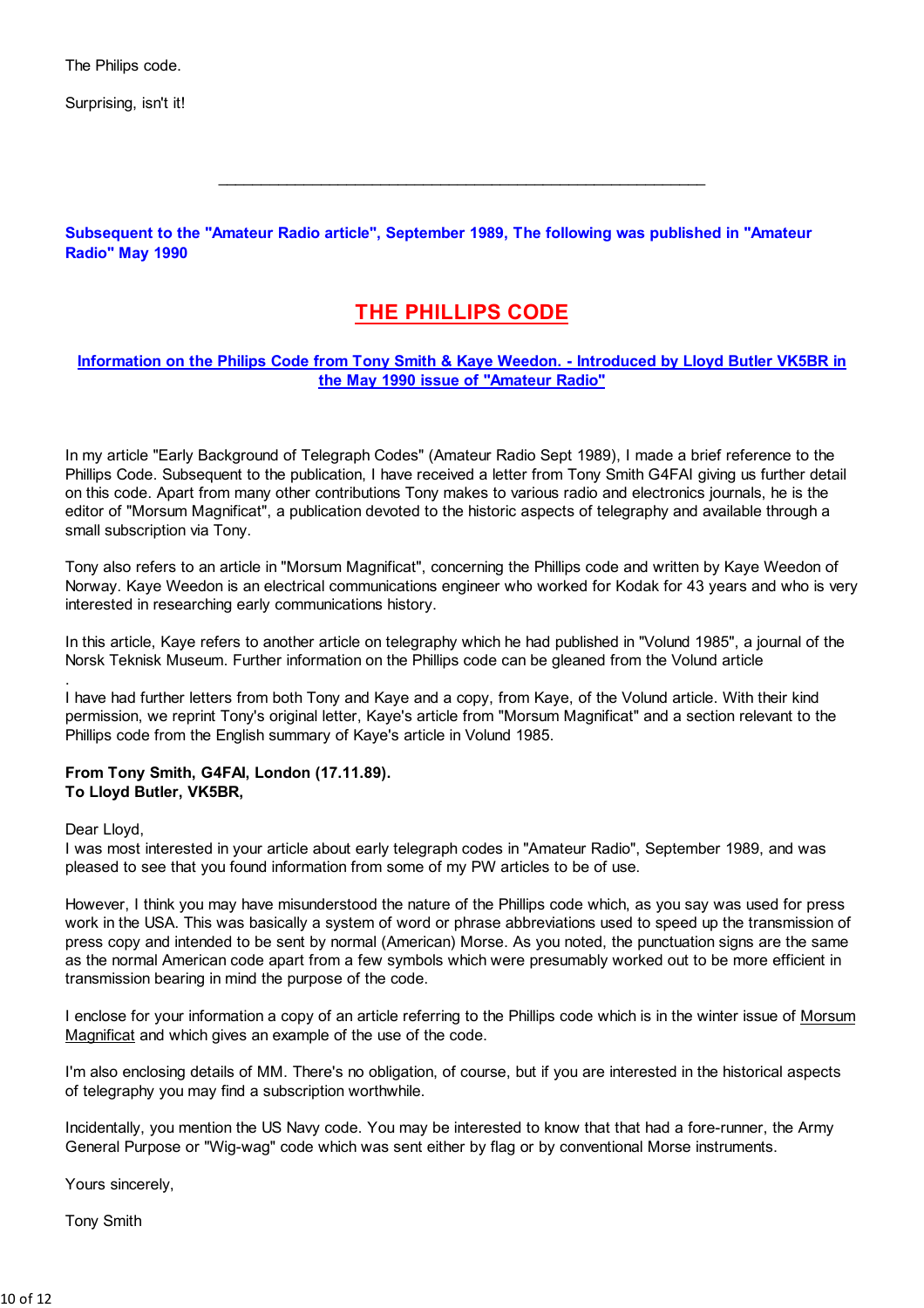#### Phillips Code Reborn - article from "Morsum Magnificat" winter 1989

Sooner or later the venerable Phillips code had to be revived. The following appeared in a "New Products" notice in "Newsweek", May 9, 1988.

"... the Panasonic Industrial Co ... has developed a new software program for certain Panasonic electric typewriters that could increase the speed and accuracy of typists. The program, called FasType, automatically converts Gregg shorthand abbreviations ... into full typed text. If, for example, a secretary types the abbreviation "asap" on the keyboard, the system will automatically type out the words "as soon as possible" ... Panasonic claim the program increases office productivity in two ways: by reducing the number of keystrokes needed for data entry, and by eliminating some potential spelling errors.

FasType ... has a 1,400-word standard glossary that includes days of the week, months, salutations, common nouns and standard business terms. A separate "user glossary" allows operators to store abbreviation unique to their job  $\ldots$ "

It is interesting to quote an example (ref.1) of the abbreviations used in the Phillips code era which lasted, in the US, 1879-1919. The Phillips code was only used by commercial high-speed operators and almost entirely for press work. Speed of message handling was their bread and butter - unlike Europe where bonus pay was unknown, telegraphists were offered no incentives and, in the German Post Office, higher speed was seen as a possibility of reducing staff.

Phillips code enabled US operators to send for hours at 45-50 wpm, at times even more, but it also transferred a burden to the receiving operator.

Example: "Mems o cx Cgs rptg and cv cmns o eno cap wo krp xgn ifo thr adhts wi cmb aga ay emt to crpns, bt cujx es dtmd efo qpt peo f sq stas wi efy dm z ay osn."

Which "translates" as:

"Members of Congress representing under cover combinations of enormous capital who corrupt legislation in favour of their adherents will combine against any embarrassment to the corporations, but courageous and determined effort on the part of the people of the separate states will effectually demoralize any opposition."

In the Phillips code the computer was the human brain on the telegraph operator whose functions are described thus  $(refs. 2, 3, 4)$ :

"Working Phillips involved very remarkable brain work. First, both operators had to know the Phillips code by heart. The sender would automatically encode his abbreviated message in Morse, (American Morse, ie Vail's code). The receiving operator performed the almost incredible task of hearing the sounder in a noisy room, immediately decoding the message from "Phillips" into the readable language of the original message which his pen recorded on paper. (Later written by typewriter.)

In press work, the use of the Phillips code ... materially lightened the burden of the telegraph operators, some of whom could now handle 50 to 55 wpm. for hours.

Around 1907, such operators augmented their annual pay of 400-500 dollars by a bonus of 25-50 percent using their privately owned typewriters."

The burden is now taken over by the computer and its software but the "operator", now the "FasType" secretary, has to master the Gregg shorthand abbreviations, duplicating the Morse operator's initial learning process of 109 vears ago.

Where the old-time operators stored the abbreviations in their minds but could look them up in the Phillips code book, the modern secretary has them stored in the computer program for instant reference if the human memory is not adequate.

#### **References**

1w. Weedon: "Sounder, skrivemaskin, bonus, Phillips-Kode og "Vibroplex", VOLUND 1985, Norsk Teknisk Museum, p.67

2w. Weedon: ibid, p.72.